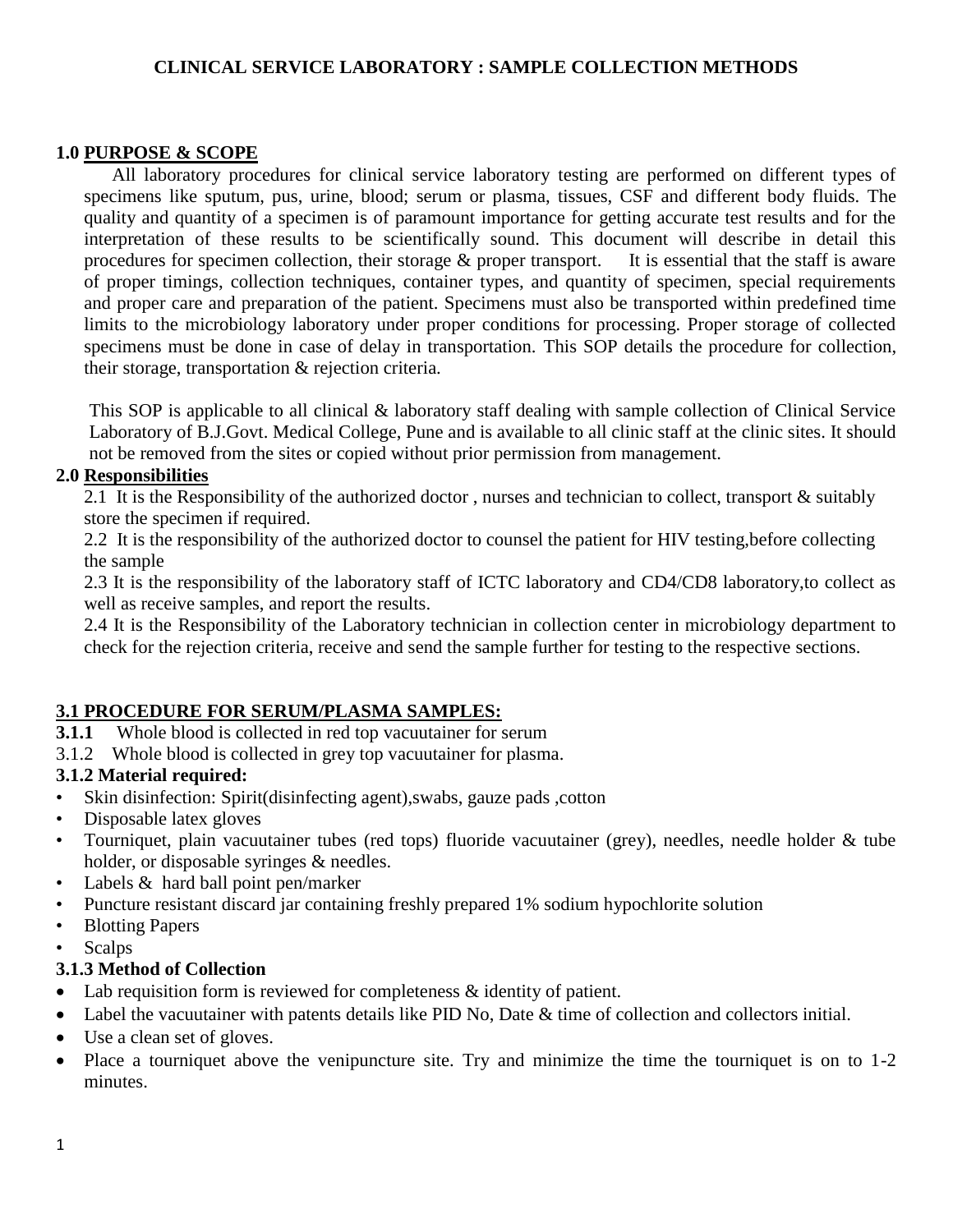- Palpate and locate the vein. If too much time has gone by after locating the vein release tourniquet and wait a few minutes before attempting venipuncture.
- It is critical to disinfect the venipuncture site meticulously with Spirit by swabbing the skin concentrically from the centre of the venipuncture site outwards. Let the disinfectant evaporate. Do not re-palpate the vein again. Perform venipuncture.
- If you need second attempt of venipuncture use other arm.
- If withdrawing using vacuum systems, withdraw the desired amount of blood directly into each collection tube. For adult patients withdraw 3-5 ml of blood & pediatric patients 2-3 ml should be withdrawn.
- After filling all tubes or syringes remove the needle from venipuncture site.
- Remove the tourniquet. Apply pressure with gauze or cotton to site until bleeding stops. Apply bandage if desired.
- Discard needle directly into the sharps disposal container. Do not recap used sharps.
- After sample collection keep the vacutainer tube in the rack.
- Enter the sample details in sample receiving register maintained in ICTC
- As the laboratory is located in the same campus the specimens will be transported to the lab at room temperature in a properly labeled transport container by hand. Samples are transported to the lab by attendant or technicians themselves.

## **3.1.4. Certain areas are to be avoided when choosing a venipuncture site**:

- Extensive scars from burns and surgery it is difficult to puncture the scar tissue and obtain a specimen.
- The upper extremity on the side of a previous mastectomy test results may be affected because of lymphedema.
- Hematoma may cause erroneous test results. If another site is not available, collect the specimen distal to the hematoma.
- Intravenous therapy (IV) fluid may dilute the specimen, so collect from the opposite arm if possible.
- Edematous extremities tissue fluid accumulation alters test results.

# **3.1.5 Special Precautions:**

- *Vasovagal response* can cause dizziness, sweating, coldness of skin, numbness and tingling of hands and feet, nausea, vomiting, possible visual disturbance, fainting and injury fall from fainting.
- If during venipuncture the patient complains of dizziness, nausea or any of the above signs are noticed release the tourniquet and remove the needle immediately.
- The patient must not be allowed to leave the collection place. Patient is allowed to relax, leg are raised. Give 25% Dextrose. A clinic nurse or physician will be notified to examine the patient.

# **3.1.6 Safe handling & Disposal of sharp at collection center:**

- Care should be taken to avoid auto inoculation by used sharp
- Discard all chipped or cracked glassware in appropriate containers
- Do not manipulate, bend, break, recap or remove the used disposable needle from the syringe.
- Do not pass used sharp directly from one person to another
- Refer SOP: BJMC/HIV/Gen-SOP/1.6 (Biomedical waste management) & HIV/BJMC/MSD/02 (Safety manual)

# **3.2 TROUBLESHOOTING**

# **3.2.1 To Prevent a haematoma:**

That is noticeable bruising at the site of venipuncture

• Puncture only the uppermost wall of the vein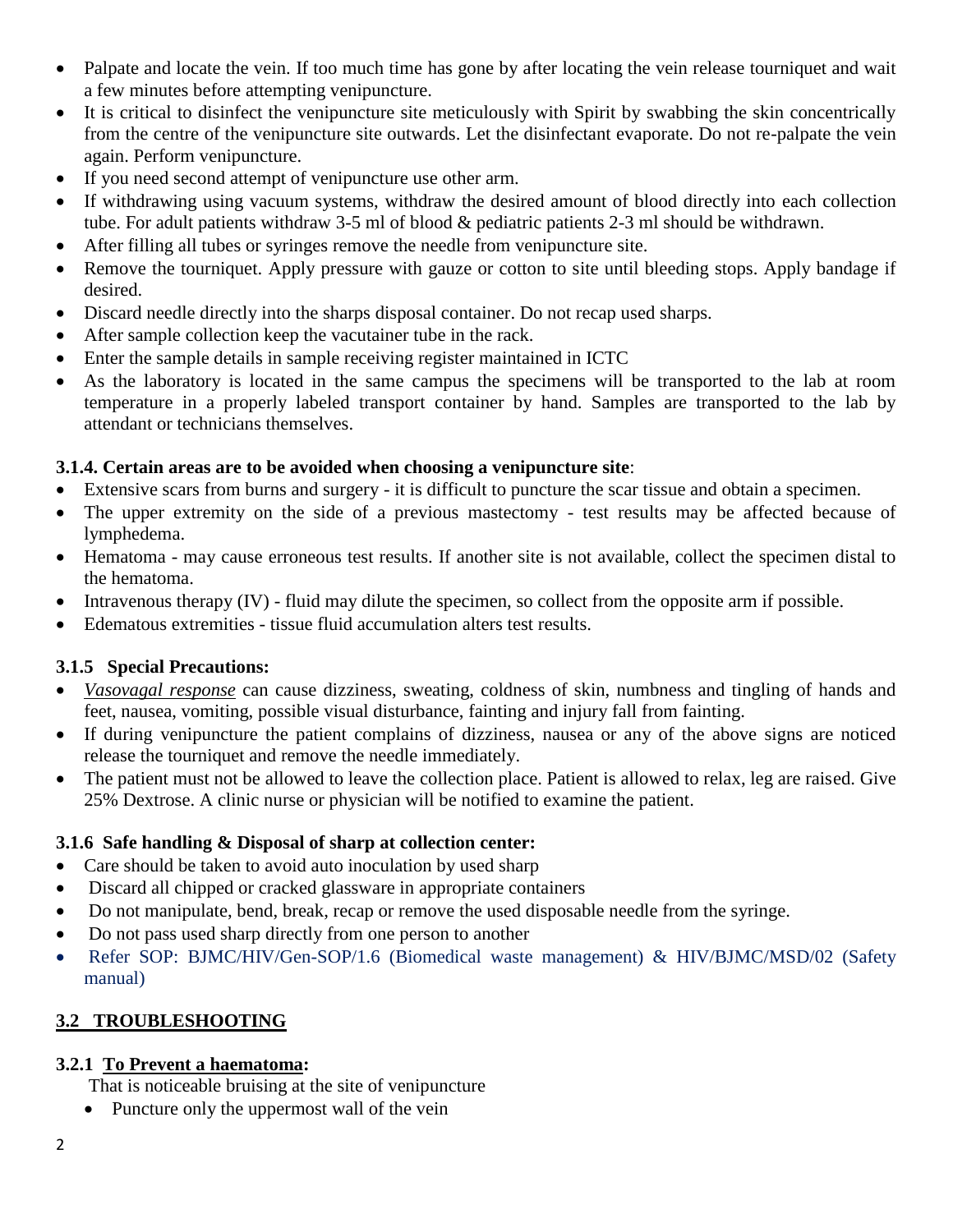- Remove the tourniquet before removing the needle
- Use the major superficial veins
- Make sure the needle fully penetrates the upper most wall of the vein. (partial penetration may allow blood to leak into the soft tissue surrounding the vein by way of the needle bevel)

# **3.2.2 Haemoconcentration:**

An increased concentration of larger molecules and formed elements in the blood due to several factors:

- Prolonged tourniquet application(no more than 2-3 min)
- Massaging or squeezing the site
- Sclerosed or occluded veins

# **3.2.3 Haemolysis**

Haemolysis may occur through mechanical means or due to some disease or physical disorder. Though autohaemolysis is a possibility, the most likely reason is mechanical and is ultimately the result of incorrect blood drawing or specimen processing techniques. Haemolysis can adversely affect many laboratory results. Therefore it is critical to use proper techniques

- When drawing with a syringe, **DO NOT** draw back on the plunger forcefully. A nice even slow draw is preferred
- Use the appropriately size needled for the vein.
- If a syringe is used and blood is injected into an evacuated tube, use a 21 gauge needle and **NEVER** force the blood into the tube by pushing the plunger. Allow the vacuum to draw the blood from the syringe**.**
- Alternatively, remove the stopper from the sample tube, remove and dispose of the needle then slowly force the blood out of the syringe by pushing on the plunger. Allow the blood to flow down the side of the tube
- **DO NOT** mix vigorously or shake the specimens

# **3.3 SPECIMEN RECEIVING:**

All specimens received in the laboratory will maintain the chain of custody from the collection sites. This involves the proper identification of specimens with its lab requisition form (tracking sheet) and the proper review of all information.

- Review the received specimens with its laboratory requisition form (For HIV Testing).
- Verify the specimen information found on the lab requisition form/HMIS matches the information found on the specimen.
- The following will be reviewed and verified.
- Patient ID # like PID ir MRD No
- Specimen type or source
- Condition of the specimen
- Type and quantity of collection tubes or container,
- Information on collection labels or container
- Collection date  $&$  time
- Technician Initials.
- After verifying all required information on the lab requisition form  $\&$  sample rejection criteria (section 3.4) will be looked for to accept or reject the samples.
- If the sample is rejected the concern clinician or the patient himself is contacted and requested to recollect the sample.
- Action to be taken on rejected samples either in ICTC or in clinical service laboratories If the sample is rejected then mention it on the comment section of the requisition form. Mention the reason for rejection and request re-collection of sample.

Enter the details of rejected sample in Rejection log book

 **For HIV testing** : The following information will be written in the Laboratory register provided by MSACS.

• Site ID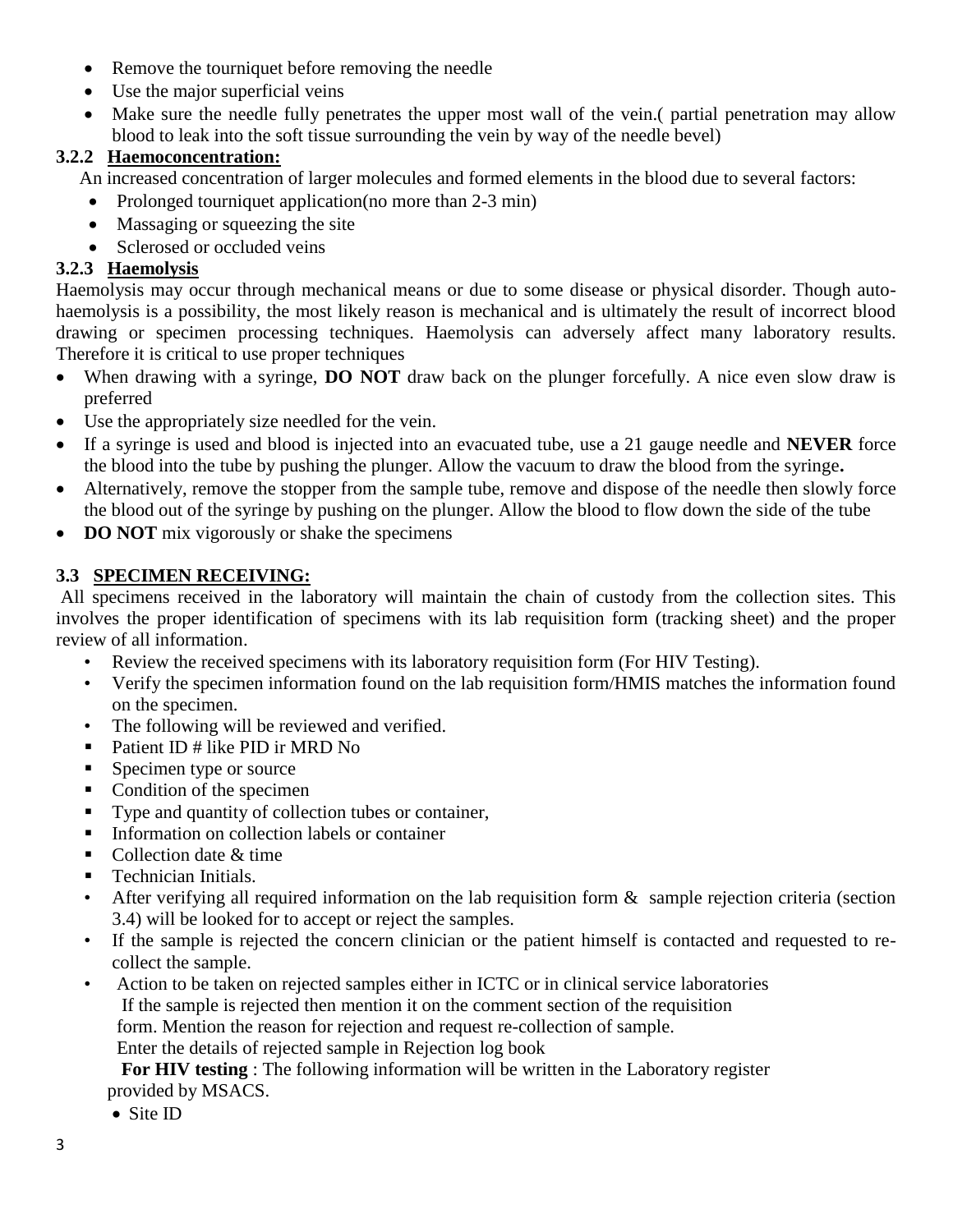- PID No
- Sample No.
- Date of performing test
- Details of HIV test kits used & Results obtained
- Comments

# **3.4 Rejection criteria**:

- Samples brought by unauthorized person
- Sample not properly transported ( packaging, temperature, delayed transit)
- Sample not labeled/label illegible
- Label not marching with that of lab requisition form
- Sample not accompanying of lab requisition form
- Sample not accompanying proper/complete lab requisition form
- Sample : insufficient quantity (to test/to repeat test/ back up)
- Sample leakage
- Haemolysed sample
- Lipaemic sample
- Sample turbid( contaminated)
- Sample coming/collected beyond stipulated period
- Sample coming beyond working hours(at odd hours) to the SRL
- Sample collected in improper container

# **4.0 SPECIMEN RECEIVING:**

 All specimens received in the Microbiology laboratory (timing 10-1pm) will be received at the central collection centre. Following this till 5 Pm samples can be submitted in the respective sections.

- Verify that the requisition for the test/tests are made on the HMIS.
- Transfer the sample to the serology laboratory at 1pm
- After verifying HMIS entry, all tests required for the same are noted
- Label the test tube with laboratory numbers for various tests.
- After assessing sample rejection criteria (3.5 above) sample will be accepted or rejected.
- If the sample is rejected the concerned clinician/ nurse is contacted. The sample is recollected.

# **5.0 GENERAL INSTRUCTIONS AND BIOSAFETY PRECAUTIONS FOR SAMPLES TO BE COLLECTED FOR CULTURE.**

- All samples should be considered potentially infectious and necessary precautions should be taken.
- All specimens collected for culture should be collected before starting any antibiotics or before the next dose of antibiotic is due.
- Mention if patient is receiving any antimicrobials and if it is a follow-up sample.
- Apply strict aseptic techniques for collection .
- Wash hands before and after the collection
- All specimens should be collected in appropriate sterile containers which are available in the collection centre from 10am to 5 pm and after that from the resident microbiologist on call in the CCL.(Central clinical laboratory).
- Samples are received through the day 10am to 5 pm in the Microbiology laboratory.
- After 5pm sample should be sent to resident microbiologist on call in the CCL.(Central clinical laboratory).who will process the sample.
- Ensure that the outside of the specimen container is clean.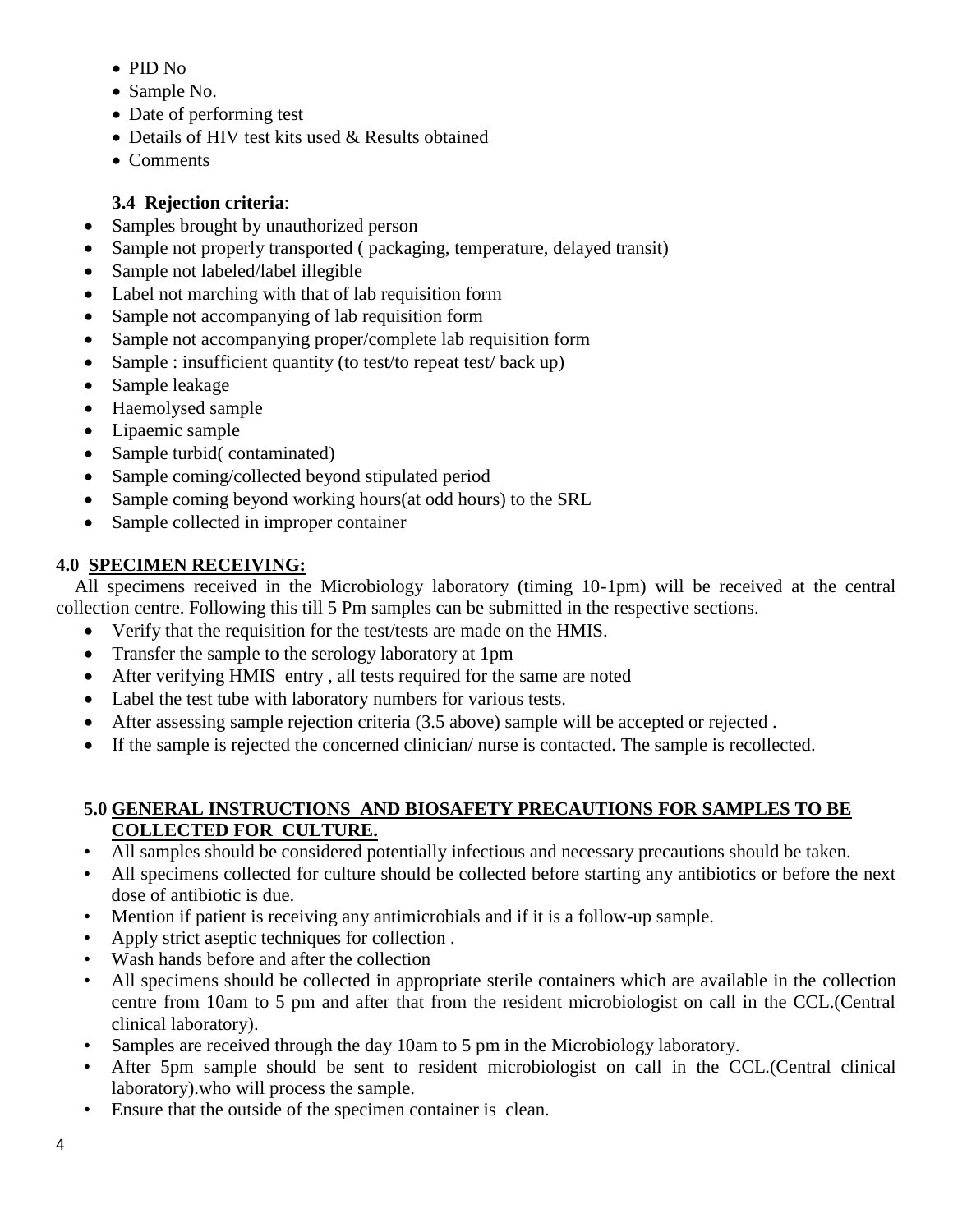- Tightly close the container.
- Appropriately label and date the container and complete the requisition form.
- Arrange for immediate transportation to the laboratory. (within 2 hrs)if a delay is expected take precautions as mentioned with each sample type

## **6.0 INDIVIDUAL SPECIMEN COLLECTION AND TRANSPORT METHODS** .

#### **6.1 Abscess-Superficial/wound infection**

#### **Container, Specification/Materials required:**

Two Sterile swabs in sterile test tube

#### **Method of collection** :

Wipe area with sterile saline / 70% alcohol. Collect fresh pus that oozes out or apply firm pressure to release pus and collect with sterile swab which should be placed in a sterile tube. If no pus is oozing , swab from under the scab / from edge of wound.

#### **Transport:**

 Swabs in sterile test tubes should be transported to the laboratory as early possible (within a few hours) .

#### **Rejection Criteria:**

Dry swabs

 Sample without appropriate label. Requisition not made on HMIS/form

#### **6.2 Abscess-**

#### **Container, Specification/Materials required:**

Sterile test-tube /RCMM

#### **Method of collection** :

Wipe area with sterile saline / 70% alcohol. Aspirate the pus with the sterile needle and syringe and transfer to a sterile tube immediately.

 **For anaerobic processing. ONLY**. Aspirate material from depths of lesion with a 5-10 ml syringe inoculate in RCMM if RCMM not available impale needle into a sterile rubber bung. Should reach lab within 30 min of collection.

**For gas gangrene** collect swab from the depth of the wound ,prepare two smears

and collect sample in RCMM.

#### **Transport:**

The sample - should be transported to the laboratory as early possible2-3hrs

## **Rejection Criteria:**

Dried pus

Sample without appropriate label.

Requisition not made on HMIS/form

## **6.3. Granules from suspected fungal lesion -**

#### **Container, Specification/Materials required:**

Sterile blade/ needle and sterile test-tube

## **Method of collection** :

 Locate an area where the granule is likely to break out (Patients can usually tell you ) Wipe the area with sterile saline / 70% alcohol. Make an incision and coax the granule out with a sterile blade. Transfer to a sterile tube immediately. Sometimes if the wound has been dressed, granules may be seen on the dressing, these should be lifted with a sterile blade/needle and transferred to a sterile test tube.

 **Transport:** In sterile test tube should be transported to the laboratory as early possible  **Rejection Criteria:** Sample without appropriate label. Requisition not made on HMIS/Form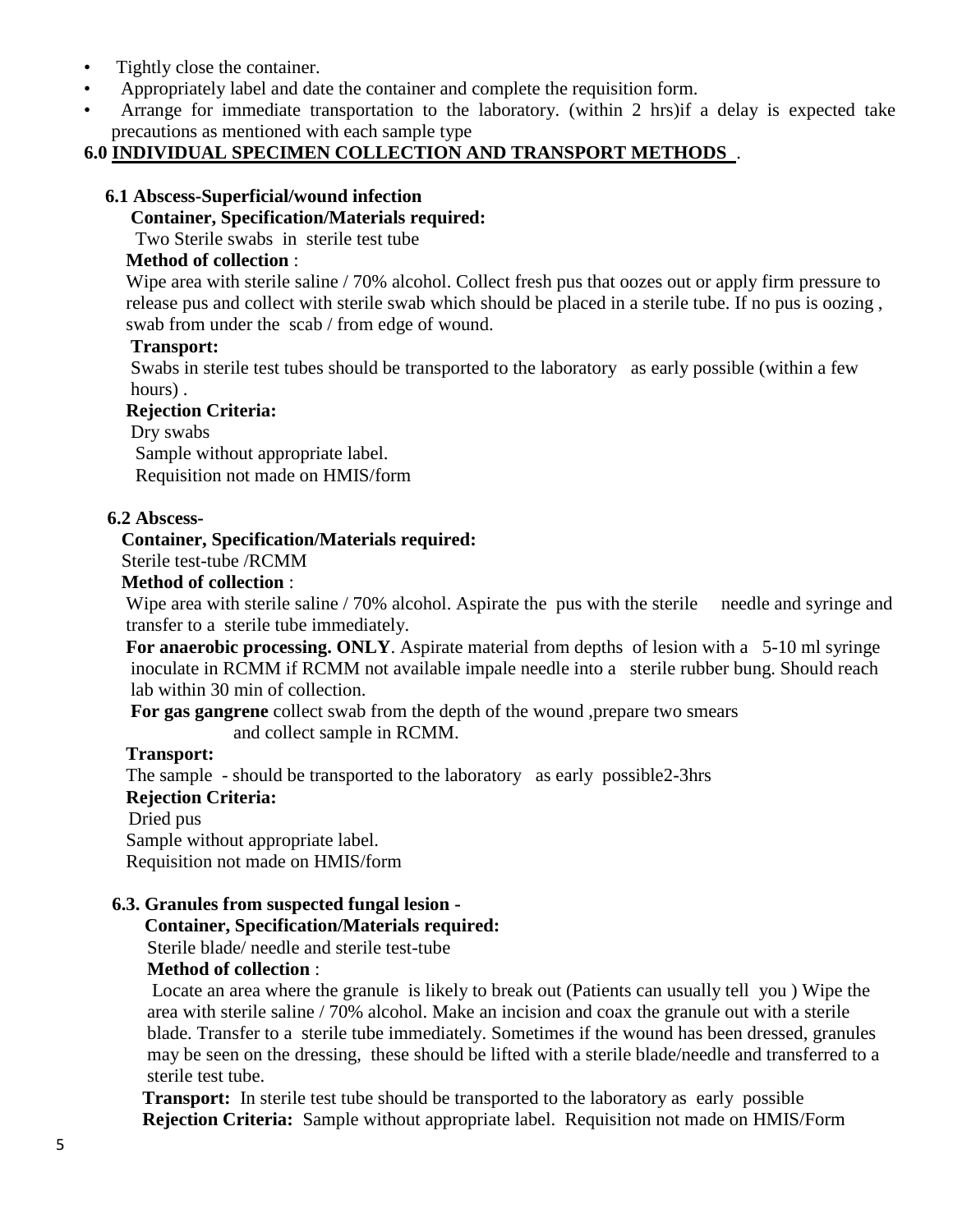## **6.4. Blood for culture**

## **Container, Specification/Materials required:**

In house Blood culture bottles/Bactec blood culture bottles (separate bottles are available for paediatrics patients as well as for aerobic/ anaerobic/ tuberculosis/ fungal culture. Please collect the appropriate bottle )

Skin disinfection: Spirit(disinfecting agent),swabs, gauze pads ,cotton

Sterile latex gloves

Tourniquet, Labels & hard ball point pen/marker .Sterile needle and syringe.

## **Method of collection** :

Place the tourniquet above the elbow joint and tighten it, asking patient to clench his fist.

 Palpate and locate the vein and clean once with spirit using circular swabbing in increasing circles from within outwards. Release the tourniquet

 Keep the labelled (on which time of collection is mentioned) blood culture bottle at hand. Wipe the cap with spirit.

Wash your hands with soap and water and wear sterile gloves.

Take relatives help to tighten tourniquet.

 Clean intended skin site with povidione iodine,followed by methylated spirit / 70% alcohol again . Allow to dry .

 Withdraw the desired amount of blood (minimum5ml-7ml) directly into blood culture bottle. Shake gently .

 Remove the tourniquet ,apply pressure with cotton swab dipped in spirit at the site until bleeding stops. **Transport:** T

 The blood culture bottle should be transported to the laboratory as early possible. If a delay is expected keep at room temperature DO NOT refrigerate .

## **Special Instructions:**

Allow blood culture medium to warm to ambient temp before inoculating.

Collect blood culture at the first instance that septicemia is suspected preferably 2 sets from either arm. For BM inoculate culture medium before making smears. Collect 8-10 ml for adults and 1-5 ml for children. For neonates, 1 ml blood is sufficient.

**Rejection Criteria:** Sample without appropriate label. Requisition not made on HMIS/form

# **6.5. Body fluids (Ascitic / pleural / pericardial / peritoneal)**

# **Container, Specification/Materials required:**

Sterile tube /Blood culture bottle

Labels & hard ball point pen/marker

Appropriate tray which includes :

Sterile materials : gloves, cotton, towels or drapes.

Local anaesthetic, sterilized needle, syringe.

Skin disinfectants : 10% providone iodine or 70% alcohol

Two sterile needles and syringes with /without stylet (sterilized)

# **Method of collection** :

Locate the appropriate area and clean the skin once with spirit using circular swabbing in increasing circles from within outwards.

Keep the labelled sterile tube handy .

Wash your hands with soap and water and wear sterile gloves.

Cover the area with a sterile drape.

Clean intended skin site with povidione iodine, followed by methylated spirit / 70% alcohol again . Allow to dry .Collect the sample (8-10ml) from appropriate site with full aseptic precautions .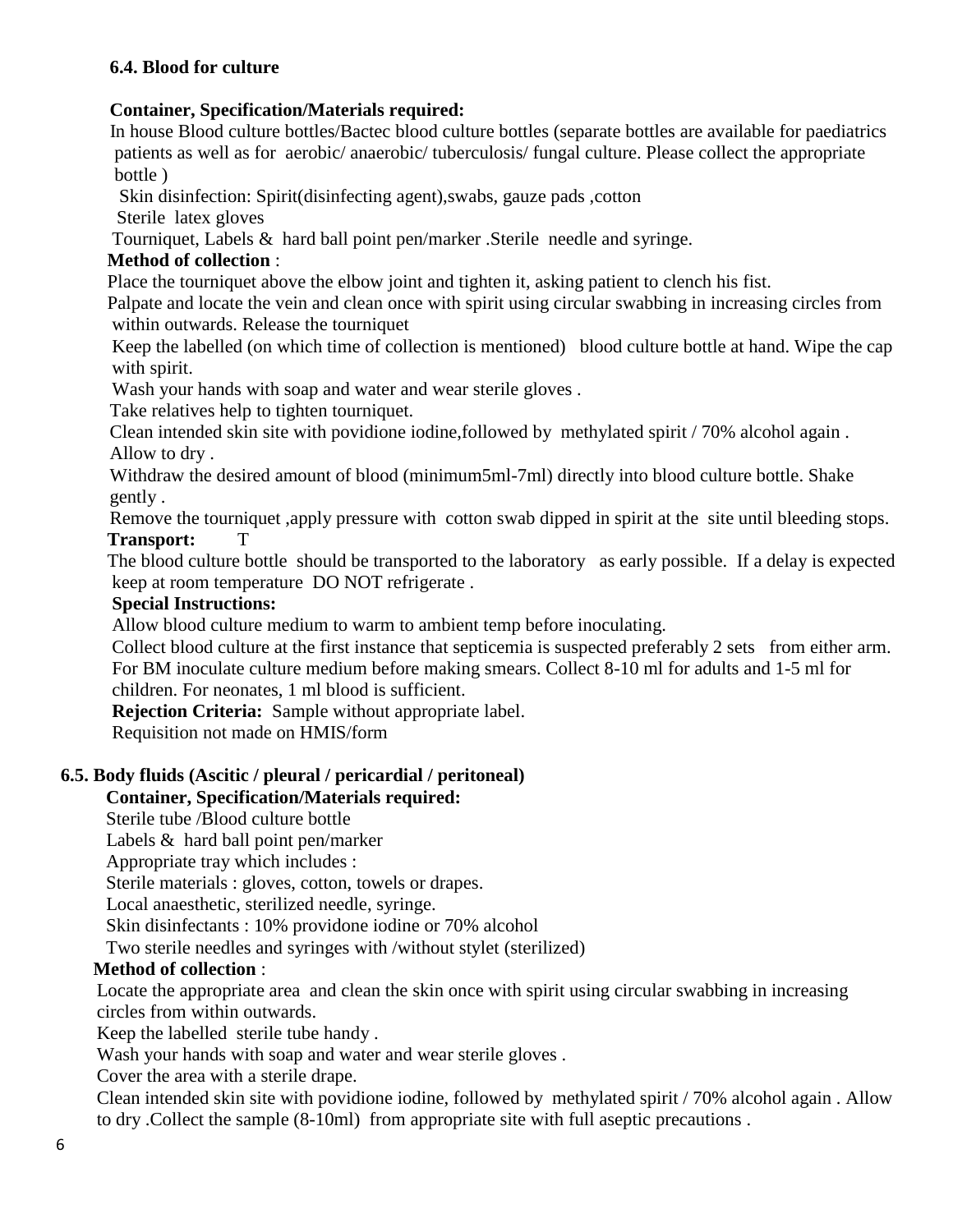Transfer to sterile tube (ensure the plug does not get contaminated) **Transport:**

The sterile tube should be transported to the laboratory as early possible.

If a delay is expected keep at room temperature. DO NOT refrigerate .

## **Rejection Criteria:**

Sample without appropriate label. Requisition not made on HMIS/Form.

## 6. **6.Cerebrospinal Fluid (CSF)**

## **Container, Specification/Materials required:** Sterile tube/blood culture bottle

Labels & hard ball point pen/marker

Lumbar puncture tray which includes :

Sterile materials : gloves, cotton, towels or drapes.

Local anaesthetic, sterilized needle, syringe.

Skin disinfectants : 10% providone iodine or 70% alcohol

Two lumbar puncture needles, small bore with stylet (sterilized)

## **Method of collection** :

Locate the L4 L5 Area and clean the skin once with spirit using circular swabbing in increasing circles from within outwards.

Keep the labelled sterile tube handy .

Wash your hands with soap and water and wear sterile gloves.

Cover the area with a sterile drape.

Clean intended skin site with povidione iodine, followed by methylated spirit / 70% alcohol again . Allow to dry .

Collect the sample directly into the sterile tube first .

## **Transport:**

The sterile tube should be transported to the laboratory as early possible.

If a delay is expected keep at room temperature. **DO NOT** refrigerate .

## **Special Instructions:**

Please mention all the tests required (bacterial/fungal/AFB )culture/VDRL.

## **Rejection Criteria:**

Sample without appropriate label.

Requisition not made on HMIS/Form.

# **6.7.Conjunctival Swab**

# **Container, Specification/Materials required:**

2 Sterile swab moistened with sterile saline with sterile test tube

## **Method of collection** :

Collect taking care to reduce blinking. If collected from both eyes label correctly .

## **Transport:**

Swabs in sterile test tubes should be transported to the laboratory as early possible (within a few hours) . **Rejection Criteria:**

Dry swabs .Sample without appropriate label.

Requisition not made on HMIS/Form

# **6.8. Corneal Scrapping Container, Specification/Materials required:**

 Slides and sterile test tubes/Collect appropriate media (Blood Agar/Sabaurauds Dextrose Agar) **Method of collection** :

After applying eye speculum with a sterile blade take a scrapping and inoculate directly on the media or put in the sterile tube .Make smears from another scraping. Air dry the smears before wrapping in paper. **Transport:**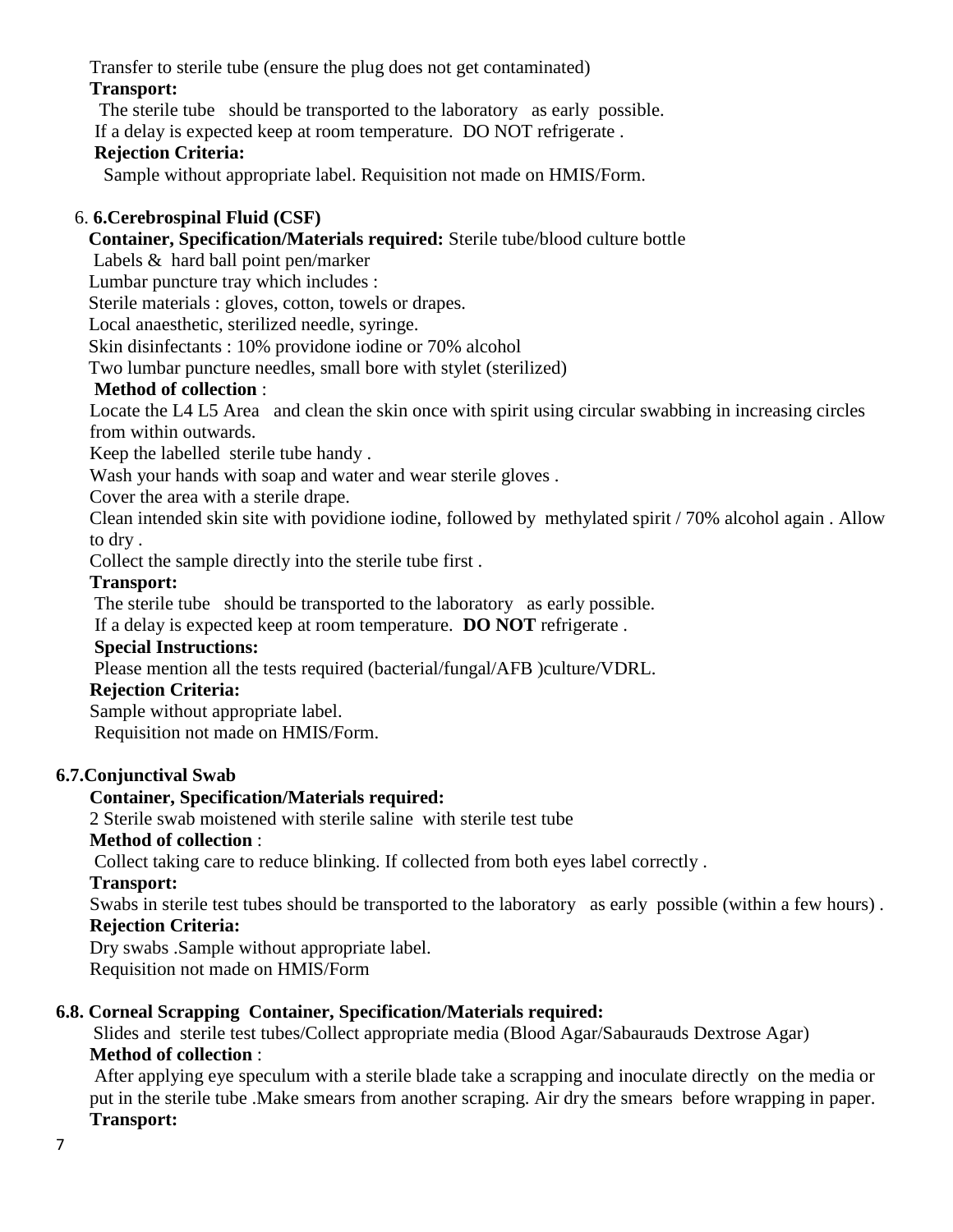Swabs in sterile test tubes should be transported to the laboratory as early possible (within a few hours) . Smears to be transported wrapped in clean paper.

## **Rejection Criteria:**

Sample without appropriate label. Requisition not made on HMIS

#### **6.9.Faeces Container Specification/Materials required:**

Sterile wide mouth container

## **Method of collection** :

Ask the patient to collect faeces in the container without allowing urine to mix with it. Avoid soiling the outside of the container.

#### **Transport:**

Transport to the laboratory as soon as possible.

**Special Instructions:** Mention the test required eg hanging drop preparation/ culture/parasitology If cholera is suspected ask for alkaline peptone water .

#### **Rejection Criteria:**

Sample without appropriate label.

Requisition not made on HMIS

#### **6.10. Faeces –Rectal Swab**

**Container Specification/Materials required**: Ask for appropriate transport medium (Cary Blair/ Alkaline peptone water)

**Method of collection** : Moisten a cotton swab with sterile saline.

Insert it inside the anal sphincter and go up to 2-4 cm inside the rectum.

Gently rotate up to 90 degrees, so that faeces covers the swab. Withdraw the swab

Place it in transport medium, break off the top portion of swab stick and discard

Label the specimen

#### **Transport:**

Transport to the laboratory as soon as possible .

#### **Rejection Criteria:**

Sample without appropriate label.

Requisition not made on HMIS/Form.

#### **6.11Gastric aspirate:**

This is usually collected in infants and children who cannot expectorate sputum.It is an indoor procedure ,patient should be admitted a day prior to the procedure

## **Container Specification/Materials required:**

**N95 masks, gown Cap,** Infant Ryle's tube, sterile 20 ml syringe, sterile distilled water 50ml Sterile wide mouth container with sodium bicarbonate

#### **Method of collection** :

## **Preparation the Night before the Procedure**

The child is preferably hospitalized overnight in order to assure adherence with schedule

of fasting before and after placement of NGT

Nothing per mouth after 1:00 AM

Maintain child in decubitus (lying down) position at all times (avoid sitting and

standing positions to prevent emptying of stomach).

Do not administer food or medications by mouth until the NGT is removed.

 Encourage parents, caregivers and healthcare workers to keep the child asleep by minimizing noise and disruption, because on waking: Peristalsis is activated and stomach empties (including the swallowed sputum) Standing or lifting the child may cause the stomach to be emptied by gravity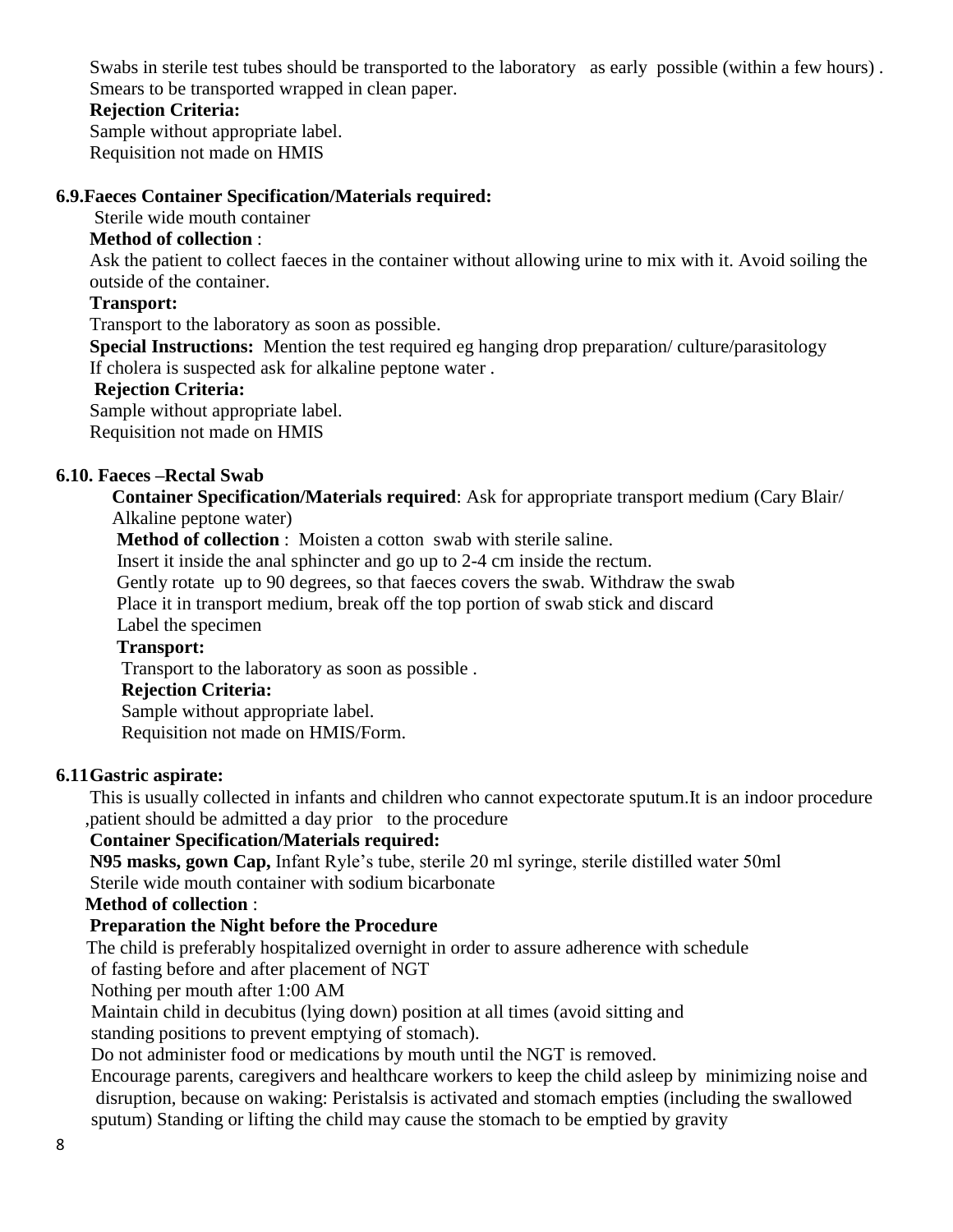# **Insertion of the NGT**

 Extend the patient's head slightly back, avoiding hyperextension, to facilitate the entry of the NGT into the esophagus.

Lubricate the NGT with lidocaine

Manipulation of the portion of the NGT that is distal to the nostril should be performed with aseptic technique using sterile gloves

Insert the NGT through the larger nasal passageway.

To facilitate the passage of the NGT in older children, instruct the child to "swallow" the tube.

The NGT may stop advancing for one of the following reasons:

Curling into the oral cavity Passage into the upper airway/larynx, through vocal chords; if this happens (which may be suspected if the child has difficulty breathing or has a muffled voice), the NGT must be removed immediately.

# **In the event of complications**:

If the patient begins to vomit during the insertion of the tube, skip the initial supine decubitus position and go directly to the right or left decubitus lateral position.

**To verify that the tube is in the stomach**, auscultate for a gurgling sound over the epigastrium or left upper quadrant of the abdomen as air is• injected through the NGT with a syringe. The child's voice/cry should be normal and strong.

# **Securing the NGT**

Secure the NGT by: Applying soft (e.g., paper) adhesive tape to the patient's ipsilateral cheek

Placing the NGT over the paper tape and fixing it with a piece of strong tape to the paper tape so that no contact is made with the skin

Fix the remaining NGT with tape to the shirt / pajamas in the anterior axillary line.

# **Gastric aspiration**

Immobilize the child.

After immobilizing, remove the tape that fixed the NGT in order to facilitate mobilization of the NGT.

With the NGT at the marked position ("neutral position"), aspirate with a syringe (20 mL syringe is preferable, as larger syringes may cause collapse of the NGT).

While withdrawing the NGT by 2 to 4 cm ("out position"), aspirate simultaneously to demonstrate aspiration of gastric contents.

Insert the tube 2 to 4 cm beyond the mark ("in position") and aspirate , simultaneously until more gastric content is retrieved.

Place the gastric aspirate into the sterile wide mouth bottle

If less than a total of 3 mL of gastric juice are aspirated: Instill 20 mL of sterile water through the NGT Wait at least one minute

Aim to recover at least half of the instilled volume (usually, at least 5 mL are retrievable),

Place the gastric aspirate in the same container.

Discard samples containing [undigested] food

After removal of the tube, unwrap child and return to parents.

# **Transport:**

Transport to the laboratory as soon as possible .In case of delay refrigerate the sample as soon as possible to prevent bacterial overgrowth

# **Rejection Criteria:**Sample less than 5 ml

Sample containing undigested food

Sample without appropriate label.

6. 12. **Genital tract female – cervical swab** 

# **Container Specification/Materials required:**

Sterile swab and test tube

# **Method of collection** :

Using a speculum collect specimen from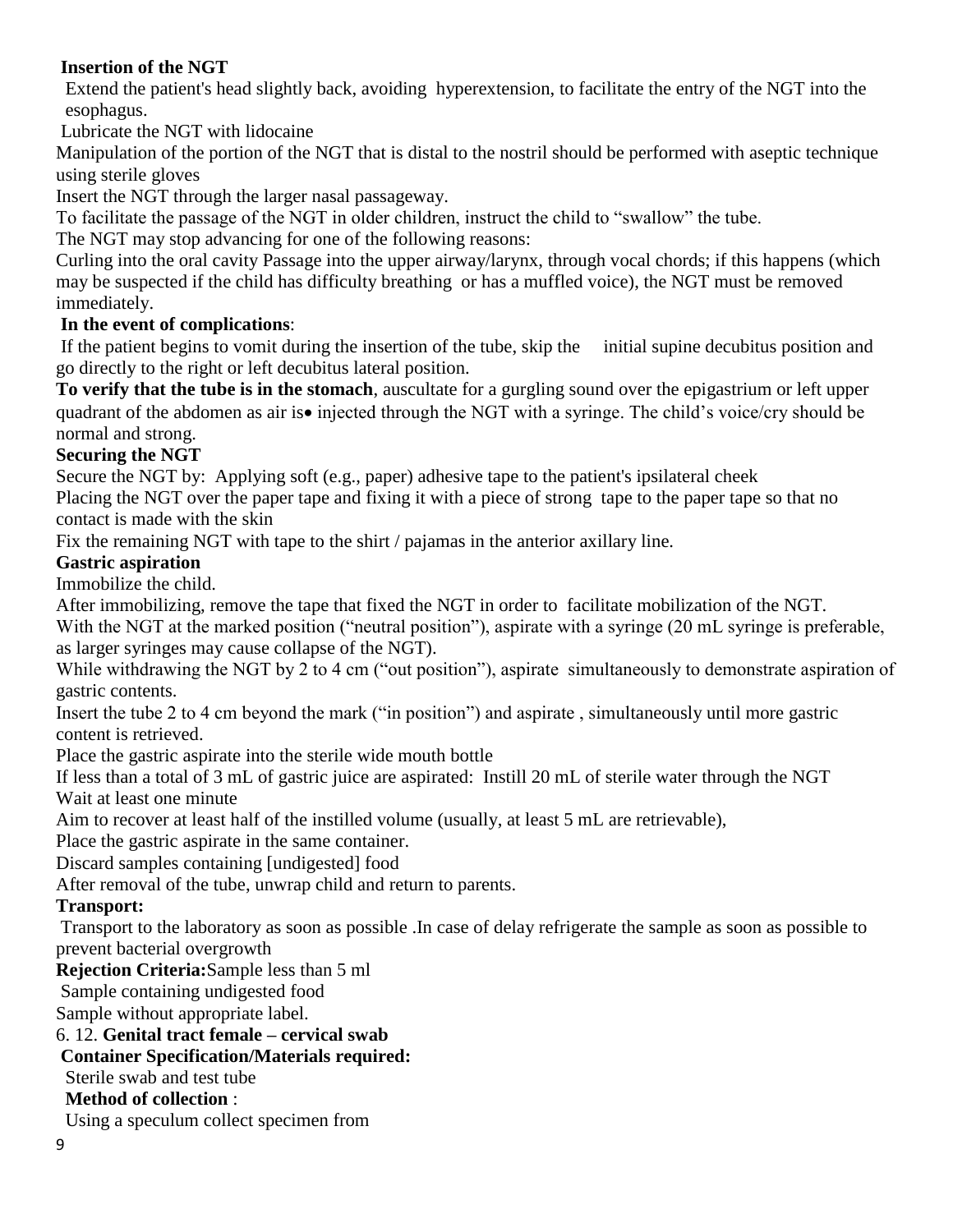## Endocervical region / Posterior fornix.

## **Transport:**

Transport to the laboratory as soon as possible.

#### **Rejection Criteria:**

Sample without appropriate label.

Requisition not made on HMIS

## **6.13. Hair/Nail clippings . skin scrapings for mycology Container Specification/Materials required:**

Clean Paper, blunt scalpel ,scissor/ nail clipper wiped with spirit

# **Method of collection** :

Clean the skin with methylated spirit, and from the edge of the margin collect a scrapping . Collect a nail clipping from affected area.

Pluck a hair from adffected area .

All these specimens can be placed in a clean paper,wrapped and sent to the laboratory.

# **Transport:**

Transport to the laboratory as soon as possible.

# **Rejection Criteria:**

Sample without appropriate label. Requisition not made on HMIS

# **6.14.Sputum**: **Container Specification/Materials required:**

# Sterile wide mouth container

# **Method of collection**

Spontaneous sample:

Should be an early morning sample.

Collected after rinsing the mouth with water.

Patient is instructed to take a deep breath and collect the sample from the chest.

 Patient should collect the specimen either outside in the open air or away from other people and not in confined spaces such as toilets.

# **Induced sputum**

These specimens resemble saliva but have to be processed as adequate specimens.

 **Transport:** To the laboratory as soon as possible . If culture for tuberculosis is required send samples to the RNTCP centre in the OPD before 1 pm In case of delay refrigerate the sample as soon as possible to prevent bacterial

#### overgrowth. **Special Instructions:**

If patient has difficulty expectorating then collect sample after nebulisation

Mention the test required eg routine culture or culture for mycobacteria.

 Do not divide the sample send it in one container,but mention all the tests required  **Rejection criteria:**

 Sputa from suspects should be rejected only if they are liquid and as clear as water, with No particles or streaks of mucous material. However, they should be accepted if the patient cannot produce a better specimen on a repeated attempt. Sputa from follow up patients should be accepted and examined even if they look like saliva, since these patients often cannot produce mucoid specimens.

# **6.15. Tracheal aspirate :**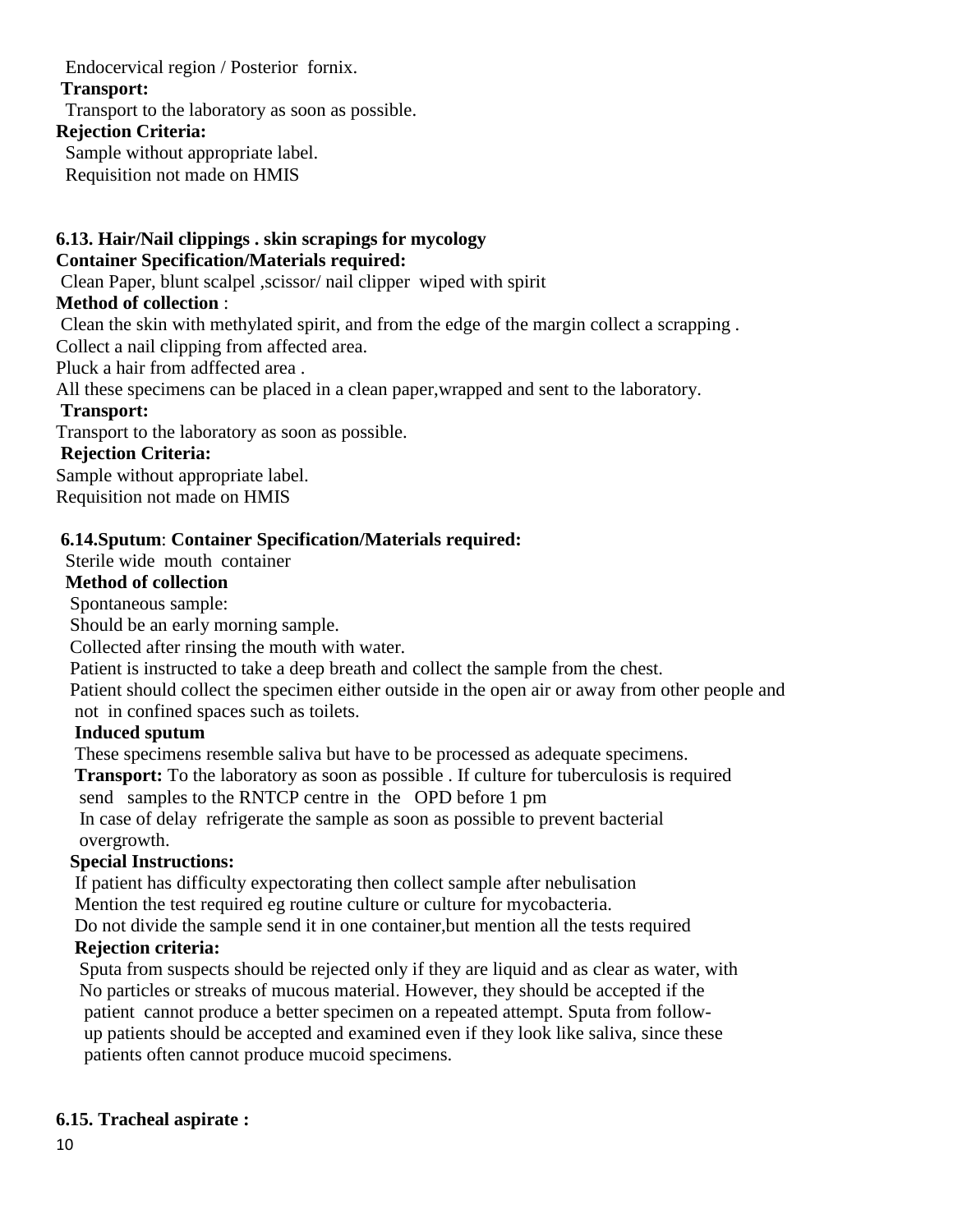## **Container, Specification/Materials required:**

Do NOT send catheter tips. Ask Lab for special container (Sucton trap)

#### **Method of collection** :

Insert suction trap between the suction tube and ventilator

#### **Transport:**

Send to the laboratory as early possible (within a few hours) .

#### **Rejection Criteria:**

#### Catheter tips.

Sample without appropriate label. Requisition not made on HMIS/Form.

## **6.16 .Throat Swab:**

## **Container Specification/Materials required:**

2 Sterile swabs and a sterile tube

## **Method of collection**

Ask patient to open mouth wide

With proper lighting and without touching the sides of the cheek collect 2 swabs from the infected area. Both swabs can be transported in one sterile tube.

**If diphtheria** is suspected collect sample from the edge and under the pseudomembrane.

Collect atleast 3 swabs or make 2 smears and transport a separate swab in tube for culture.

 **If swine flu** is suspected ask for Viral transport media (VTM) and sterile swabs. Collect nasal swab from both nostrils and one throat swab. Transport in same VTM.Fill the history sheet (NIV does ot accept samples if the history is incomplete) All sample received before 10 am are sent to NIV and report is available on the same day. Samples which come later will be refrigerated and sent the following day

## **Transport:**

Transport to the laboratory as soon as possible.

If delay is expected refrigerate sample

**Rejection criteria-** Dry swabs, Label not matching with that of online requisition or lab requisition form in case online requisition is not there.

## **6.17. Urine:**

## **Container Specification/Materials required:**

Sterile wide mouth container

## **Method of collection**

Should be an early morning sample.

Resident should instruct the patient to wash genital area with soap and water following

which the patient should collect a mid stream sample. Only 5ml is required. The outside part of container should not be soiled

For AFB culture: Contact lab before collecting sample for appointment.Collect fully voided mid stream sample on 3 consecutive days in sterile container

**DGI for leptospira**: 5 ml of fresh urine sample to be alkalanised with1ml NaHCO<sub>3</sub>. If urine is not alkalanised leptospira die and cannot be seen.

## **Transport:**

Transport to the laboratory as soon as possible.

If delay is expected refrigerate sample max delay 2hrs.

**Rejection criteria:** Containers that are non-sterile or cannot be tightly sealed or is leaking or the container is contaminated from outside.

## **6.18. Urine from Catherised patient :**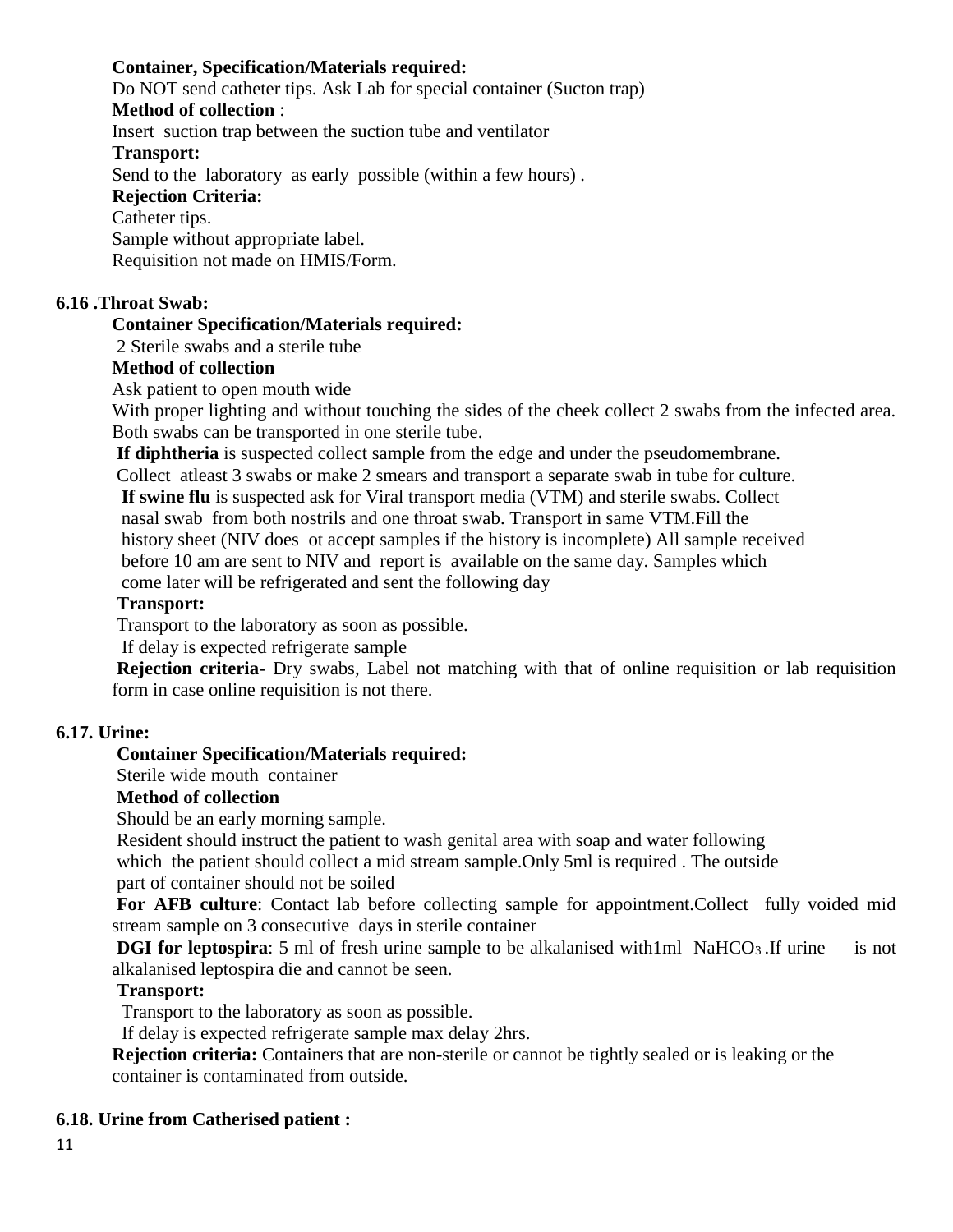## **Container Specification/Materials required:**

Sterile test tube or wide mouth container

**Method of collection** Clamp the catheter drainage pipe,and allow urine to fill up (can take long).Sterilise the drainage arm of the foley's catheter with 70% alchol, and with a sterile needle and syringe collect 5ml of urine. Transfer to a sterile tube or wide mouth container . Mention the sample is from a patient with a catheter

#### **Transport:**

Transport to the laboratory as soon as possible.

If delay is expected refrigerate sample for upto 2hrs.

#### **Rejection criteria:**

Containers that are non-sterile or cannot be tightly sealed or is leaking or the container is Contaminated from outside.

#### **6.19. For Catheter related blood stream Infection (CRBSI)**:

#### **Container Specification/Materials required:**

Sterile Blade, Sterile test tube and blood culture bottle .

#### **Method of collection**

With a sterile blade cut the catheter tip and allow it to drop into a sterile test tube.

At the same time collect a peripheral blood culture after taking necessary precautions.

## **Transport:**

Transport to the laboratory as soon as possible.

If delay is expected keep at room temperature

#### **Rejection criteria:**

Catheter tip without a blood culture sample.

#### **6.20. Genexpert for Tuberculosis :**

#### **Container Specification/Materials required:**

Sterile test tube. For tissue sterile tube with sterile Normal saline.

#### **Method of collection**

For M. tuberculosis: CSF /tissue/pus/sputum, BAL same samples except tissue for **Gene expert** 

#### **Transport:**

Transport to the laboratory as soon as possible.

If delay is expected keep refrigerated.

#### **Rejection criteria:**

History form incomplete

#### **6.21 Bronchoalveolar Lavage**

#### **Container Specification/Materials required:**

Sterile wide mouth container

#### **Method of collection** :

Collect sample with necessary aseptic precautions

#### **Transport:**

Transport to the laboratory as soon as possible .

 If culture for tuberculosis is required send samples to the RNTCP centre in the OPD before 1pm in case of delay Refrigerate the sample as soon as possible to prevent bacterial overgrowth.

#### **Rejection Criteria:**

#### Dried up sample

Sample without appropriate label.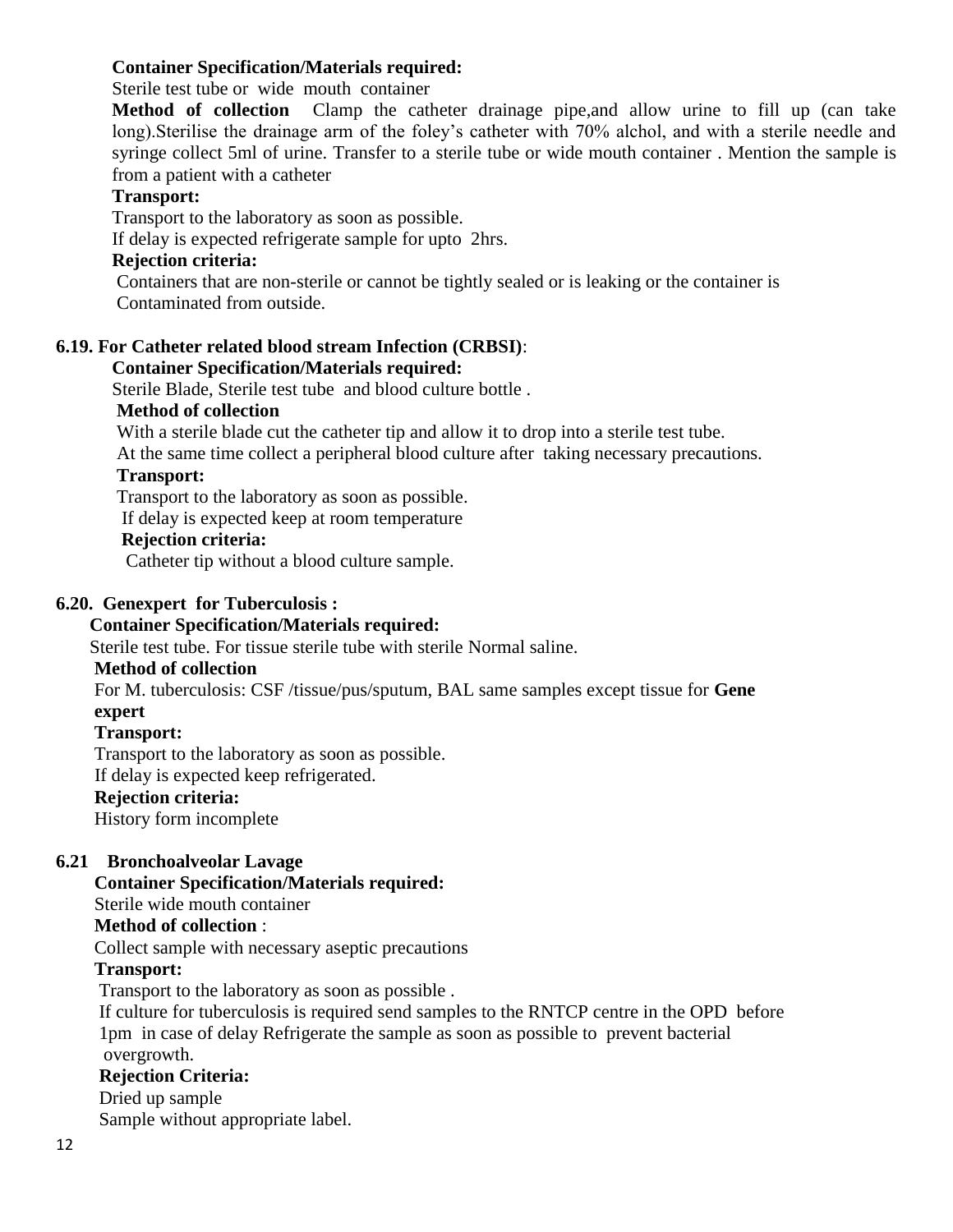# **6.22 Histopathology specimen**

## **Container Specification/Materials required:**

Wide mouth screw cap container - as per size of specimen with 10% formalin. Liver biopsy for glycogen storage disease in 70% alcohol. Bone marrow biopsy and liver biopsy in Bouin' s fluid. **Transport:** Transport to the laboratory as soon as possible . **Rejection Criteria:** Specimen not in formalin Sample without appropriate label. Mismatch or wrong labelled sample Incompletely filled requisition forms Requisition not made on HMIS /Form

**7.0 List of Activities**: The list of activities or tests that are performed in microbiological laboratory is given in **annexure # 1**

**8.0 Patient identification**: It is important that the patient be specifically identified by allotting unique numbers to them. The unique number given by hospital to the patient attending the hospital is the called the MRD no.

# **9.0 Counselling the patient**

It is mandatory that each patient should be counselled properly before the collection of sample.

He/ She should be informed about the reason for collecting the, brief procedure of collection and need for the testing.

He/she should be provided with all requisite information pertaining to HIV like routes of transmission, preventive measures, etc.

# **10.0 Consent**

An appropriate written consent should be obtained from the patient whose HIV testing is to be done in a prescribed format after counseling the patient (Annexure# 2).

**11.0 . Test requisition**: The requisition for the test is sent through the HMIS system which has been installed in the hospital as in the laboratory. The following details are filled by the resident doctors/Physician

- a. Name of the patient
- b. MRD Number
- c. Age/Gender
- d. OPD/WARD NO
- e. Number of visit
- f. Date and Time of collection
- g. Type of specimen/ Site
- h. Brief History of Patient
- i. Examination Required
- j. Sender's and clinician's name
- **k.** The sample is received with the MRD no. written on it. On receipt of the sample, its verification is done regarding its online requisition on HMIS and then the sample is received in central receiving counter. We do not receive any **requisition form until and unless there is HMIS soft ware break down**

# **12.0 Verbal orders and add-on-tests (additional examination)**

Telephonic or verbal orders are not entertained by the laboratory

# **13.0 Transportation and Storage-**

All specimens should be transported to the microbiology laboratory within 1 hour of collection.If after collection delay in transportation is unavoidable then these specimens can be refrigerated at  $2-8$ <sup>0</sup>C for one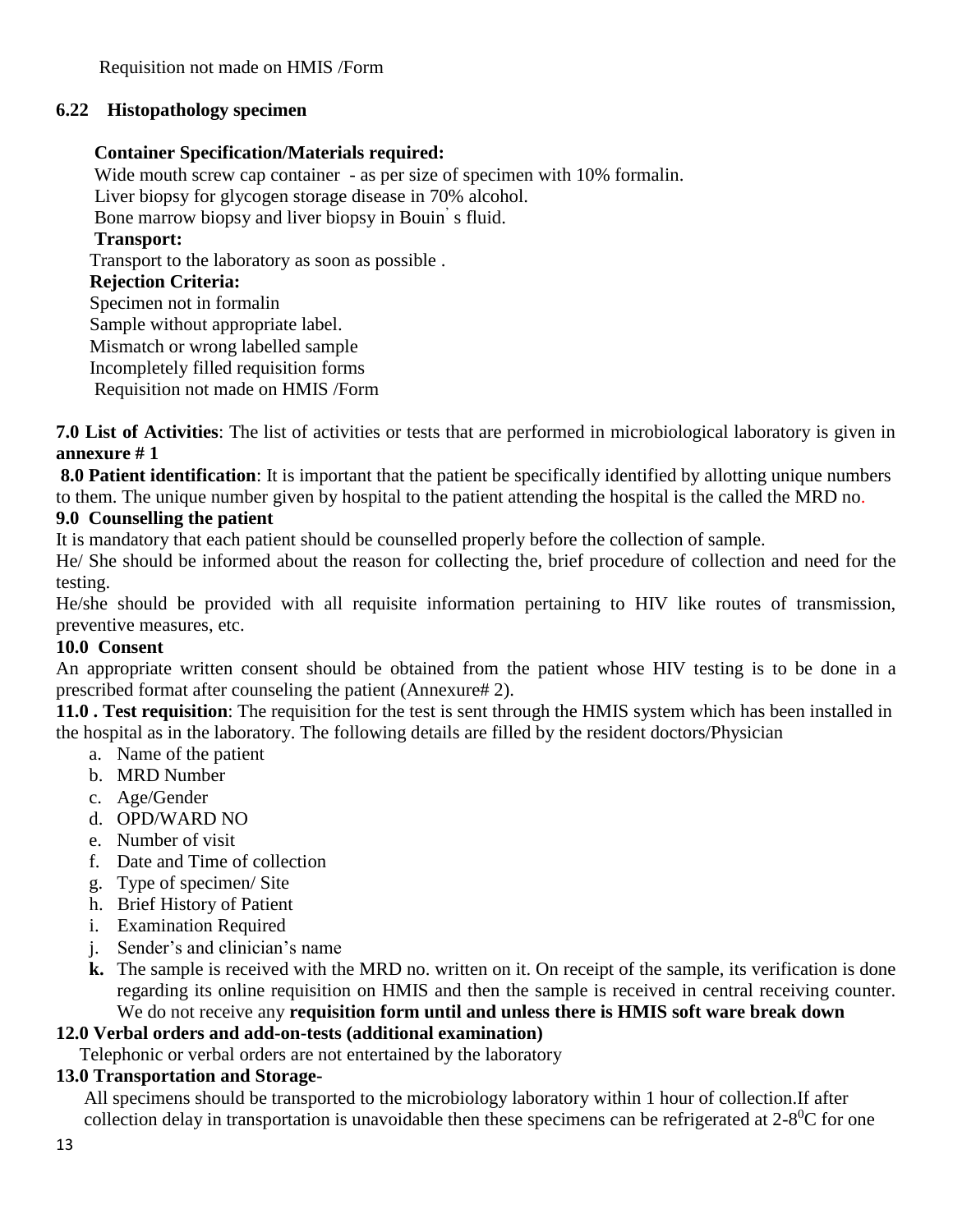week. But specimens like CSF (where *Streptococcous pneumonae* or *Haemophilus influenzae* is suspected) should never be refrigerated. Use gloves during transfer of samples. Ensure that the samples are transferred in upright position to avoid leakage and spillage. Ensure that the sample is handed over to the authorized person in the sample collection centre and should not be left unattended.

## **14.0 Receiving of samples:**

Here in microbiology laboratory specimens are received in the central receiving counter where it is checked for rejection criteria and then received. On receiving, its entry is made in a register; the laboratory attendant should first sign in the register and then bring them to the respective laboratory on an ice pack as soon as possible in a leak proof closable plastic container with biohazard sign.

Specimens transported from or to off site clinic are received in triple packing system

Refer SOP on Laboratory Safety Manual #

## **15.0 . Urgent samples**

In case where urgent report is required, mark "URGENT" on the transport sheet and inform the concerned laboratory about the urgency over telephone. The clinician should write a note on the transport sheet, if applicable.

The concerned laboratory after receiving the sample should confirm that the sample received is in good condition. The laboratory technician in the laboratory should cross check the sample, labels and transport sheet before processing the sample.

After checking, the sample should be processed immediately and the report should be informed to the laboratory In charge /supervisor

 The report should be informed immediately to the Clinic technician/Clinician over the telephone and the printed report should be sent later.

A register should be maintained for all the reports that are conveyed telephonically to the clinics. The register should include the information as to the details of the participant, report details, time of reporting, concerned person in the clinic to whom report given, and the details and sign of the person giving the report from the laboratory.

**16.0 Samples Received outside routine working hours:** The routine working hour when all microbiological samples are received in the collection centre at the department is 10:00 am to 1:00 pm. From 1:00pm to 5:00 pm samples are received in individual sections of the department**.** Samples received before 10:00 am and after 5:00 pm are processed at the emergency laboratory located at the Central clinical laboratory (CCL) located at the first floor of the hospital building. The samples that are received at the emergency laboratory are gas gangrene smear or panophthalmitis samples for gram stain and hanging drop preparation for cholera. The samples are to be handed over to the authorized person only (on-call residents).

# **17.0**. **TURN-AROUND-TIMES (TATs)**

Estimated turn-around-times for testing are given in **Annexure#1** On many occasions the results will be available earlier than the times stated and on occasions it could take longer, depending on the urgency and complexity of the work undertaken. If a result is required urgently, the requisition will be marked "URGENT" and same will be conveyed to laboratory.

## **18.0 REPORTING RESULTS**

All the test results are recorded and verified in the register in standard format by laboratory supervisor/designee. These reports are dispatched on line on HMIS by the Laboratory supervisor.

The results of HIV testing are entered in a standard reporting format by the ICTC Laboratory Technician **(Annexure# 3)**.The Laboratory Supervisor or SRL Incharge verifies the report with signature and stamp The reports are released by the counsellor on the same day after 3:30 pm Emergency testing and reporting (after and before duty hours) is not available at the ICTC center. Telephonic or verbal reporting of HIV test results are not entertained by the ICTC laboratory. But for rest other testing verbal or telephonically reporting of results is done. But in that case the name of the person to whom it is reported is written in the register.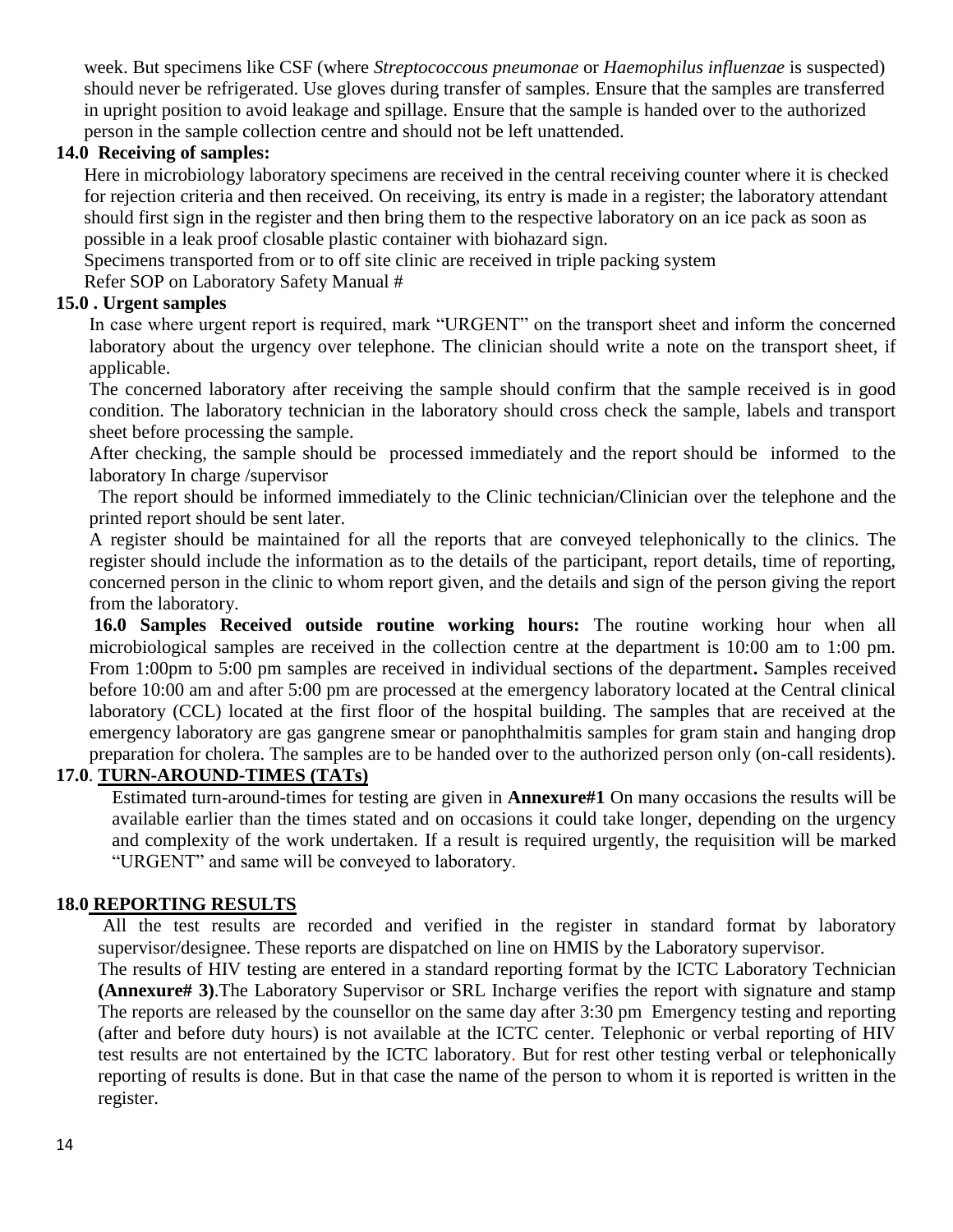#### **19.0 REFERENCES-**

Manual on Quality Standards for HIV Testing Laboratories March 2007 Laboratory Technicians; Revised National Tuberculosis Control Programme. Ministry of Health, India. March 2006. Bailey Scott

Koneman DW, Allen SH, Janda MW. Editor. Color atlas and text book of diagnostic microbiology, Koneman sixth edition.Lippincott publications. , Philadelphia, 1997;1: 222

| <b>Test</b><br>code | <b>Test name</b>               | <b>Specimen</b>                                                            | <b>Container</b>                                                         | Volum<br>$e$ (ML)                           | <b>Notes</b>                 | <b>TAT</b> | <b>Method</b>                                               |
|---------------------|--------------------------------|----------------------------------------------------------------------------|--------------------------------------------------------------------------|---------------------------------------------|------------------------------|------------|-------------------------------------------------------------|
| 1.                  | <b>HIV Rapid</b>               | <b>Blood</b>                                                               | Red top                                                                  | $3-5ml$<br>Adult<br>$1-3ml$<br>Childre<br>n | $\overline{\phantom{a}}$     | 1 day      | Rapid test-Tri<br>spot, SD<br>bioline, Comb-<br><b>AIDs</b> |
| 2.                  | CD4/CD8                        | <b>Blood</b>                                                               | Violet                                                                   | $1-3$ ml                                    |                              | 1 day      | FACS calibur                                                |
| 3.                  | Gram stain                     | Pus, Urine, Sputum,<br>Genital & Oral<br>swabs                             | Universal<br>container<br>and swabs<br>in specific<br>transport<br>tubes | $2-3$ ml<br>2 swabs                         |                              | Same day   | Microscopy                                                  |
| 4.                  | Gram stain for<br>gas gangrene | Slide with the<br>smear                                                    | <b>NA</b>                                                                | <b>NA</b>                                   | $\overline{\phantom{a}}$     | 1 hour     | Microscopy                                                  |
| 5.                  | ZN stain                       | Pulmonary and<br>extrapulmonary<br>specimens                               | Universal<br>container                                                   | $3-5$ ml                                    | $\overline{\phantom{a}}$     | 1 day      | Microscopy                                                  |
| 6.                  | Flourochrome<br>stain          | Pulmonary and<br>extrapulmonary<br>specimens                               | Universal<br>container                                                   | $3-5$ ml                                    | $\qquad \qquad -$            | 1 day      | Microscopy                                                  |
| 7.                  | Modified ZN                    | Stool                                                                      | Universal<br>container                                                   | $1-2g$                                      | $\overline{\phantom{a}}$     | 1 day      | Microscopy                                                  |
| 8.                  | Dark Ground<br>Illumination    | Urine, Skin<br>discharge on the<br>slide with cover slip<br>in wet chamber | Urine-<br>Sterile test<br>tube                                           | $2-3$ ml                                    | Transport<br>immediat<br>ely | Same day   | Microscopy                                                  |
| 9.                  | Albert Stain/KLB<br>report     | Throat swabs                                                               | Sterile test<br>tube                                                     | 2 swabs                                     | $\overline{\phantom{a}}$     | $2-4$ hrs  | Microscopy                                                  |

**Annexure 1 List of tests offered at clinical service laboratory along with the Turn around Time (TAT)**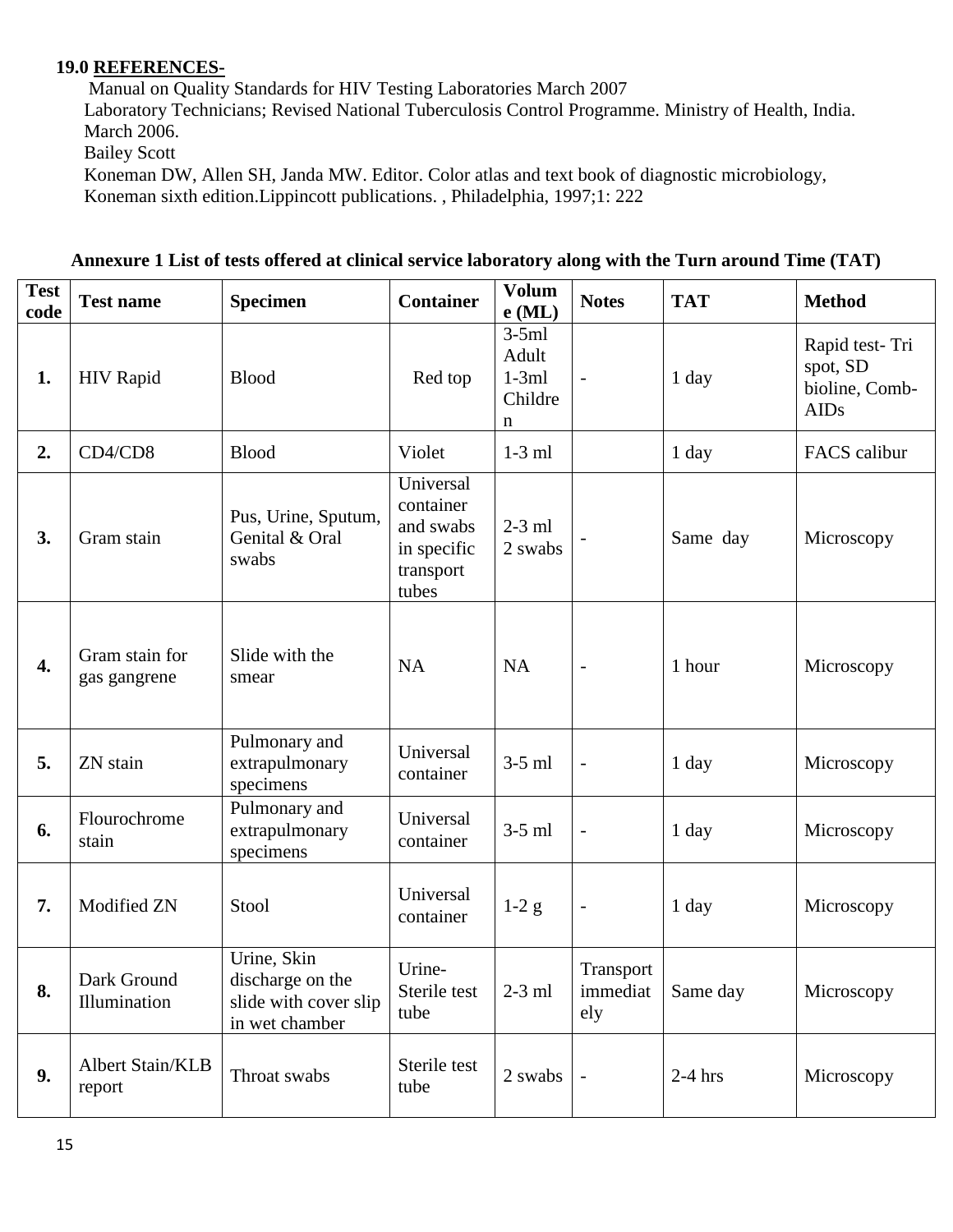| 10.                 | KOH mount                                    | Tissue sample                                                                         | Sterile test<br>tube/Bulb<br>with sterile<br>normal<br>saline               | NA                                  | $\overline{\phantom{0}}$                                                                                                                       | 1 day                                                              | Microscopy                              |
|---------------------|----------------------------------------------|---------------------------------------------------------------------------------------|-----------------------------------------------------------------------------|-------------------------------------|------------------------------------------------------------------------------------------------------------------------------------------------|--------------------------------------------------------------------|-----------------------------------------|
| 11.                 | Hanging drop<br>preparation                  | Watery stool<br>sample                                                                | Universal<br>Container                                                      | $2-5$ ml                            | Transport<br>immediat<br>ely                                                                                                                   | $2-4$ hrs                                                          | Microscopy                              |
| <b>Test</b><br>code | <b>Test name</b>                             | <b>Specimen</b>                                                                       | <b>Container</b>                                                            | <b>Volum</b><br>$e$ (ML)            | <b>Notes</b>                                                                                                                                   | <b>TAT</b>                                                         | <b>Method</b>                           |
| 12.                 | India Ink<br>preparations                    | CSF samples                                                                           | Sterile test<br>tube                                                        | $2-5$ ml                            | $\overline{\phantom{m}}$                                                                                                                       | $1$ day                                                            | Microscopy                              |
| 13.                 | <b>Bacterial culture</b><br>& Sensitivity    | Pus, Urine, Sputum,<br>Genital Oral swabs,<br>throat swabs body<br>fluids, CSF, blood | Universal<br>container<br>and swabs<br>in specific<br>sterile test<br>tubes | $2-5$ ml<br>Swabs:<br>2 no.         | 1 day for negative report<br>Blood culture-5-10 days<br>For other positive culture<br>3-4 days                                                 |                                                                    | Culture                                 |
| 14.                 | Fungal culture                               | Pus, Urine, Sputum,<br>Genital/Oral /<br>throat swabs body<br>fluids, CSF, blood      | Sterile<br>containers                                                       | $2-5$ ml<br>Swabs-<br>$2$ no.       | $\overline{\phantom{a}}$                                                                                                                       | 2-7 days for<br>yeast<br>2-4 weeks for<br>molds                    | Culture on SDA                          |
| 15.                 | Mycobacterial<br>culture                     | Pulmonary and<br>extrapulmonary<br>specimens                                          | Sterile<br>Sputum<br>container                                              | $2-5$ ml                            | $\overline{\phantom{0}}$                                                                                                                       | 8 weeks for<br>negative report<br>3-4 weeks for<br>positive report | Conventional<br>Culture method<br>on LJ |
| 16.                 | Antimycobacteria<br>1 sensitivity<br>testing | Culture isolate                                                                       | <b>NA</b>                                                                   | <b>NA</b>                           | $\overline{\phantom{a}}$                                                                                                                       | 42 days after<br>the growth                                        | Proportion<br>method on LJ              |
| 17.                 | MGIT culture (<br>liquid)                    | Pulmonary and<br>extrapulmonary<br>specimens                                          | Sterile<br>container                                                        | $2-5$ ml                            |                                                                                                                                                | 42 days for<br>negative report<br>$5-14$ days<br>positive report   | <b>MGIT</b>                             |
| 18.                 | DST by MGIT                                  | Culture isolate                                                                       | <b>NA</b>                                                                   | <b>NA</b>                           | $\overline{\phantom{a}}$                                                                                                                       | $4-14$ days                                                        | <b>MGIT</b>                             |
| 19.                 | Bactec for<br>bacterial, fungal,<br>TB       | <b>Blood</b>                                                                          | <b>Bactec</b><br>Containers                                                 | 8-10ml<br>Pediatri<br>$c-1-3$<br>ml | <b>Bacterial Postive-Within</b><br>24 hrs after it beeps<br>positive<br>Negative-5 days<br>TB/Fungal-Postive -5-14<br>days<br>Negative-42 days |                                                                    | <b>Bactec</b>                           |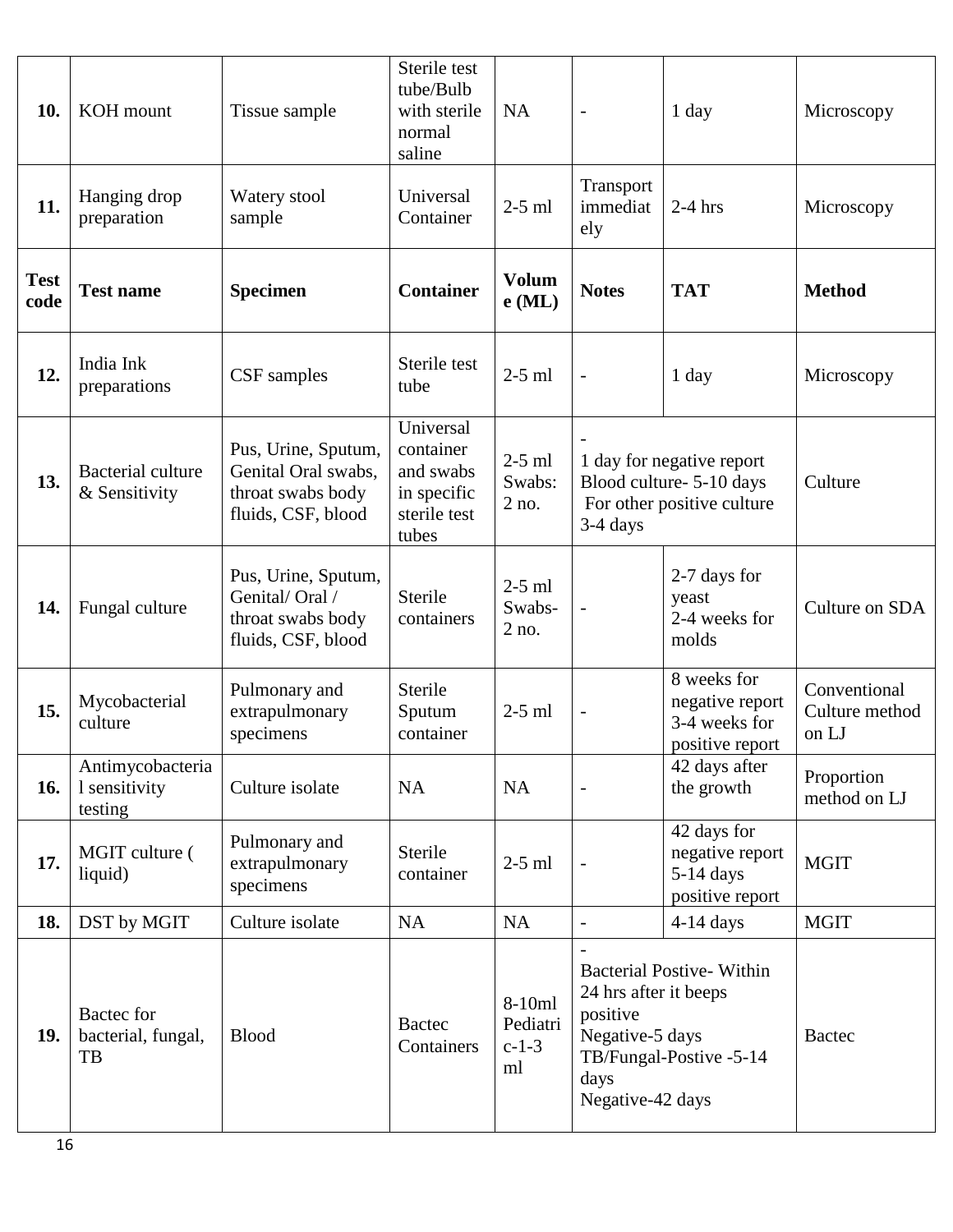| 20.                 | Serological<br>assays- VDRL                                                 | Serum/Plasma                                 | <b>Bulbs</b> or<br>red<br>Vacutainer                                       | 2ml                      |                                                                   | $1$ day                             | Slide<br>flocculation test                  |
|---------------------|-----------------------------------------------------------------------------|----------------------------------------------|----------------------------------------------------------------------------|--------------------------|-------------------------------------------------------------------|-------------------------------------|---------------------------------------------|
| 21.                 | Serological<br>Assays-<br>ASO,CRP,RA,<br>Malarial antigen,                  | Serum/Plasma                                 | <b>Bulbs</b> or<br>red<br>Vacutainer                                       | $2 \text{ ml}$           | $\overline{a}$                                                    | 1 day                               | Rapid test                                  |
| 22.                 | Widal                                                                       | Serum/Plasma                                 | Red Top                                                                    | $2 \text{ ml}$           | $\overline{a}$                                                    | 2 day                               | Tube<br>agglutin<br>ation<br>test           |
| <b>Test</b><br>code | <b>Test name</b>                                                            | <b>Specimen</b>                              | <b>Container</b>                                                           | <b>Volum</b><br>$e$ (ML) | <b>Notes</b>                                                      | <b>TAT</b>                          | <b>Method</b>                               |
| 23.                 | Serological<br>Assays-<br>a.HBsAg<br>b. Dengue IgM<br>c. Chikungunya<br>IgM | Serum/Plasma                                 | <b>Bulbs</b> or<br>red<br>Vacutainer                                       | $2 \text{ ml}$           | $\overline{\phantom{0}}$                                          | $a)$ 4 days<br>$b)$ 1wk<br>c) $1wk$ | <b>ELISA</b>                                |
| 24.                 | Cryptococcal<br>Antigen<br>Detectiion                                       | CSF, BAL, Serum                              | Sterile<br>container                                                       | $2-5$ ml                 | $\overline{a}$                                                    | 2 hrs                               | <b>CALAS</b> Latex<br>agglutination<br>test |
| 25.                 | <b>TB PCR</b>                                                               | Pulmonary and<br>extrapulmonary<br>specimens | Sterile<br>container                                                       | $1 - 5ml$                | $\overline{a}$                                                    | 2 days                              | PCR-MPB 64<br>antigen                       |
| 26.                 | GeneXpert                                                                   | Pulmonary and<br>extrapulmonary<br>specimens | Sterile<br>container                                                       | $0.5 -$<br>5ml           |                                                                   | 4 hrs                               | Real time PCR                               |
| 27.                 | Histopatholgy<br>Examination (H<br>$& E$ stain $)$                          | Surgically removed<br>specimen and<br>biopsy | Appropriate<br>Size wide mouth<br>screw cap container<br>with 10% formalin |                          | NA                                                                | 7 days                              | Light<br>microscopy on<br>$H & E$ stain     |
| 28.                 | <b>Blood Urea</b>                                                           | Serum                                        | Red top                                                                    | 3ml                      |                                                                   | 6hrs                                | <b>GLDH</b> method                          |
| 29.                 | <b>Serum Creatinine</b>                                                     | Serum                                        | Red top                                                                    | $3 \text{ ml}$           |                                                                   | 6hrs                                | Modified<br>Jafee's<br>Method               |
| 30.                 | <b>Blood Sugar</b>                                                          | Serum/Plasma                                 | Red<br>top/Grey<br>top                                                     | 3 <sub>ml</sub>          | Fasting<br>:8hr<br>fasting<br>PP: 2hrs<br>after<br>meal<br>Random | 6hrs                                | Hexokinase<br>method                        |